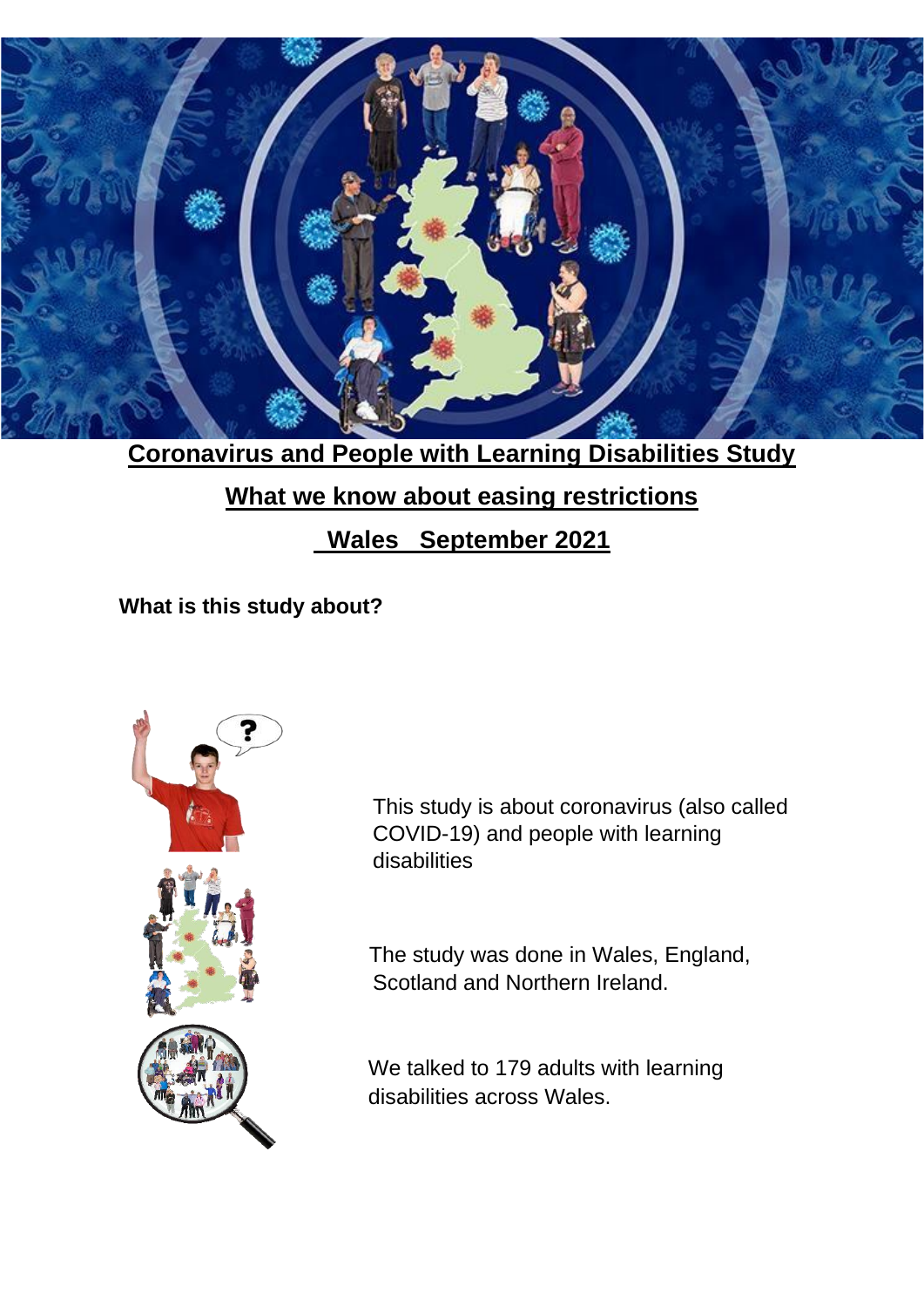

57 family carers or paid supporters of people with severe or profound multiple learningdisabilities also gave us information.

This report is about what we have found in July and August 2021.

#### **Information about COVID-19 rule changed**



73% of people with learning disabilities we spoke to had information about COVID-19 rules from watching television



56% of people with learning disabilities we spoke to said they kept up to date by talking with family members, friends or support workers.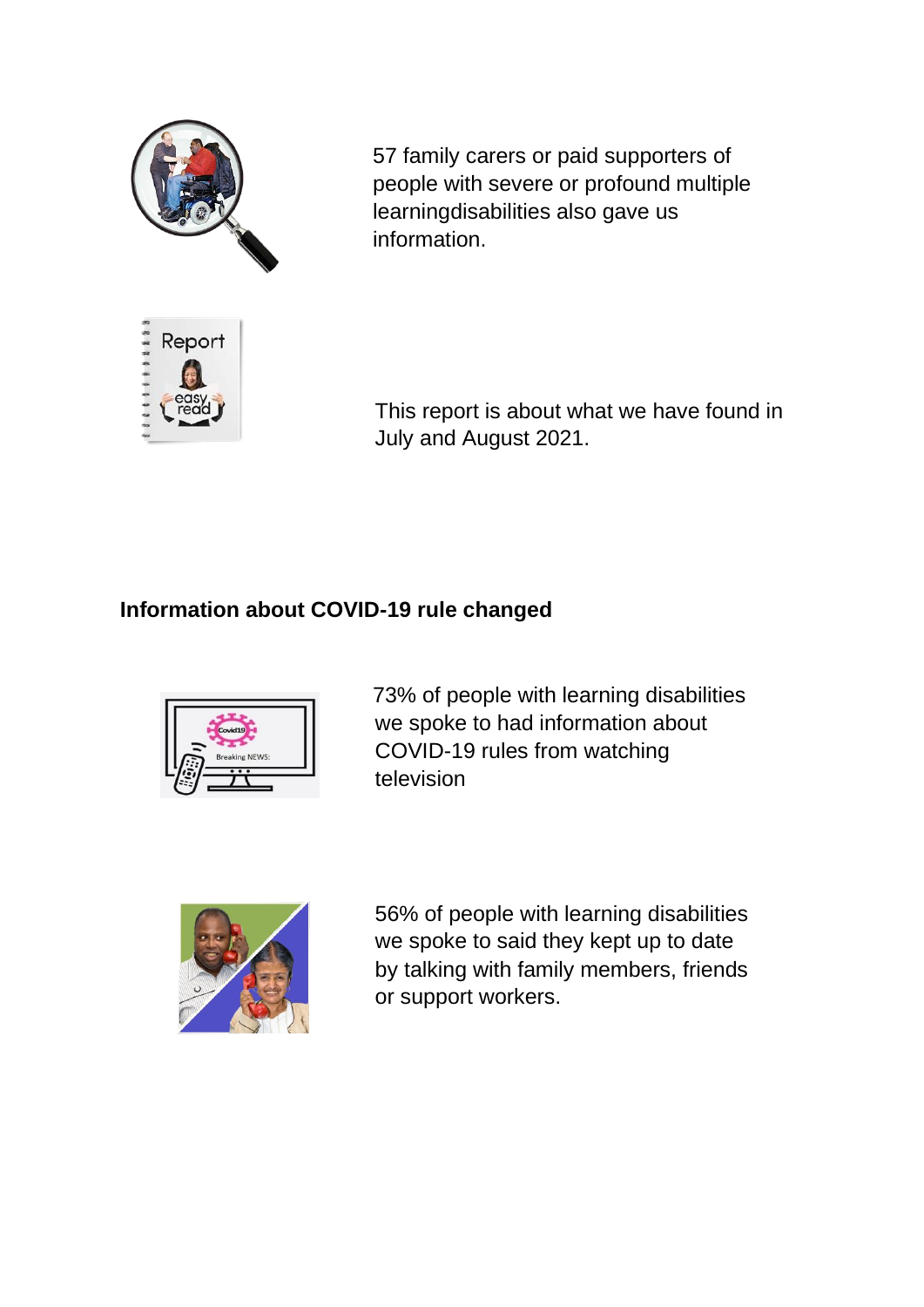## **Restrictions**



 Family members and paid support staff for 46% of people with severe of profound learning disabilities said that visitor restrictions made life worse for the person

"My son has only recently moved into a care setting so it is hard it is hard to judge. But from my point of view I find it extremely distressing and difficult. I think he does as well."

## **Shielding**



16% of people with severe or profound learning disabilities were still shielding in July and August 2021

### **Masks Gloves and Aprons (PPE)**



53% of people with learning disabilities and carers said that paid support staff were wearing masks, gloves and aprons